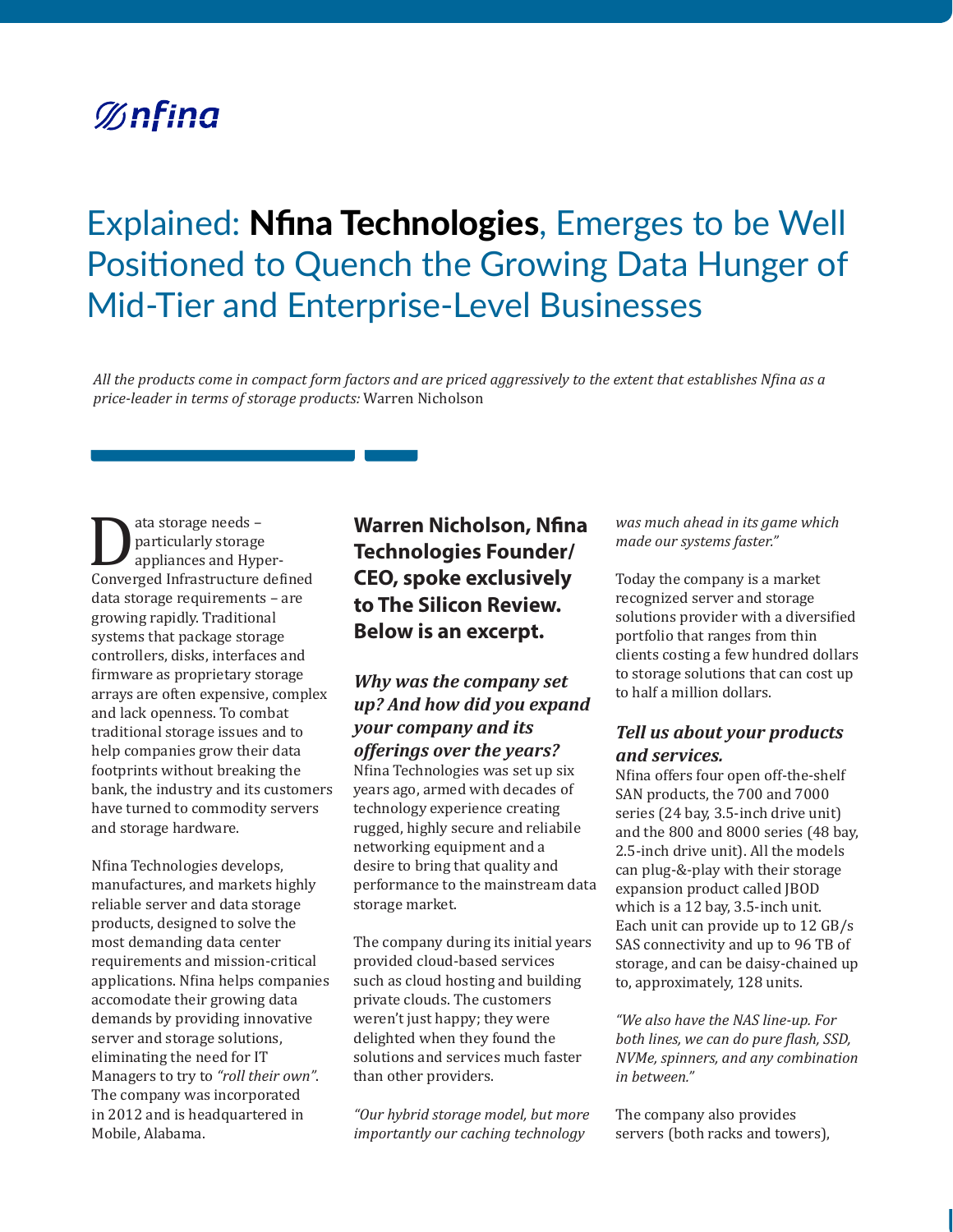

# *Warren Nicholson: A Brief Background*

Warren Nicholson, founder, is the Chief Executive Officer of Nfina Technologies. Prior to Nfina, he was a founder, president, and CEO of N-Tron Corp. in Mobile, Alabama. N-Tron designs, manufactures, and markets high-performance industrial network switches. From its founding in 1999, N-Tron grew to become a recognized leader in Industrial Ethernet products. N-Tron Corp. was sold to Spectris LLC (a publicly traded FTSE company) in 2010.

Before establishing N-Tron, Warren was CTO for RTP Corporation in Florida, an international company that designs, manufacturers and markets data acquisition and control systems for industrial and nuclear power plants.

Warren Nicholson, Founder, CEO

Mr. Nicholson holds an MSEE degree from the University of South Alabama. He currently serves on the University of South Alabama Industrial Advisory Board and recently received the Distinguished Alumni Award from that institution.

workstations, PCs, and Hypervisors, all of which compete at the highend and can be constructed with all flavors of Linux, or Windows. Nfina's bare metal solutions are certified on Microsoft Hyper-V, VMware vSphere, and Stratus everRun hypervisors. All of Nfina's products come in compact form factors with respective certifications from VMware (6.0 and 6.5) and Microsoft (Storage Spaces and Storage Spaces Direct) and are priced aggressively to the extent that establishes Nfina as a price-leader in terms of storage products.

# *What makes your business stand out in a crowd of*

#### *competitors?*

While the technology in play is similar to what many other vendor offer, there are five points that answer why someone should consider Nfina.

– Nfina products include only the

essential required applications and the OS, making them free from any additional software, such as bloatware, spyware, or adware. Nfina Servers and Storage Solutions are the most Cyber Secure offering receiving Homeland Security Vulnerabilities highest score of zero.

– Storage products plug-and-play with multiple leading platforms such as Windows, Linux and VMware. This software openness makes installing Nfina's storage products into an existing system a simple job requiring just a few minutes, and an open-systems approach evades onevendor solutions lock-in.

– Best described by the expression '*have it your way.'* Nfina provides Hyper-converged solutions powered by vSAN or leverage its partnership with Open-E's JovianDSS to create a Hyper-converged environment for storage on VMware or Windows

Hyper-V. It also offers appliances for SAN and NAS solutions that are Linux-based solutions. Our hardware is very open and virtually software agnostic.

– The firm's products have recorded MTBF in excess of two million hours which make them some of the most reliable enterprise storage equipment in the market.

– Exceptional reliability comes along with a market-leading fiveyear warranty that contrasts the current market standard three-year warranty. In addition to the five-year warranty, customers can also opt for *"four-hour next day response or same day response."* Simply stated, a better warranty provides customers with a lower total cost of ownership.

Nfina has a *"made in the USA"*  philosophy. The firm doesn't outsource assembling but builds